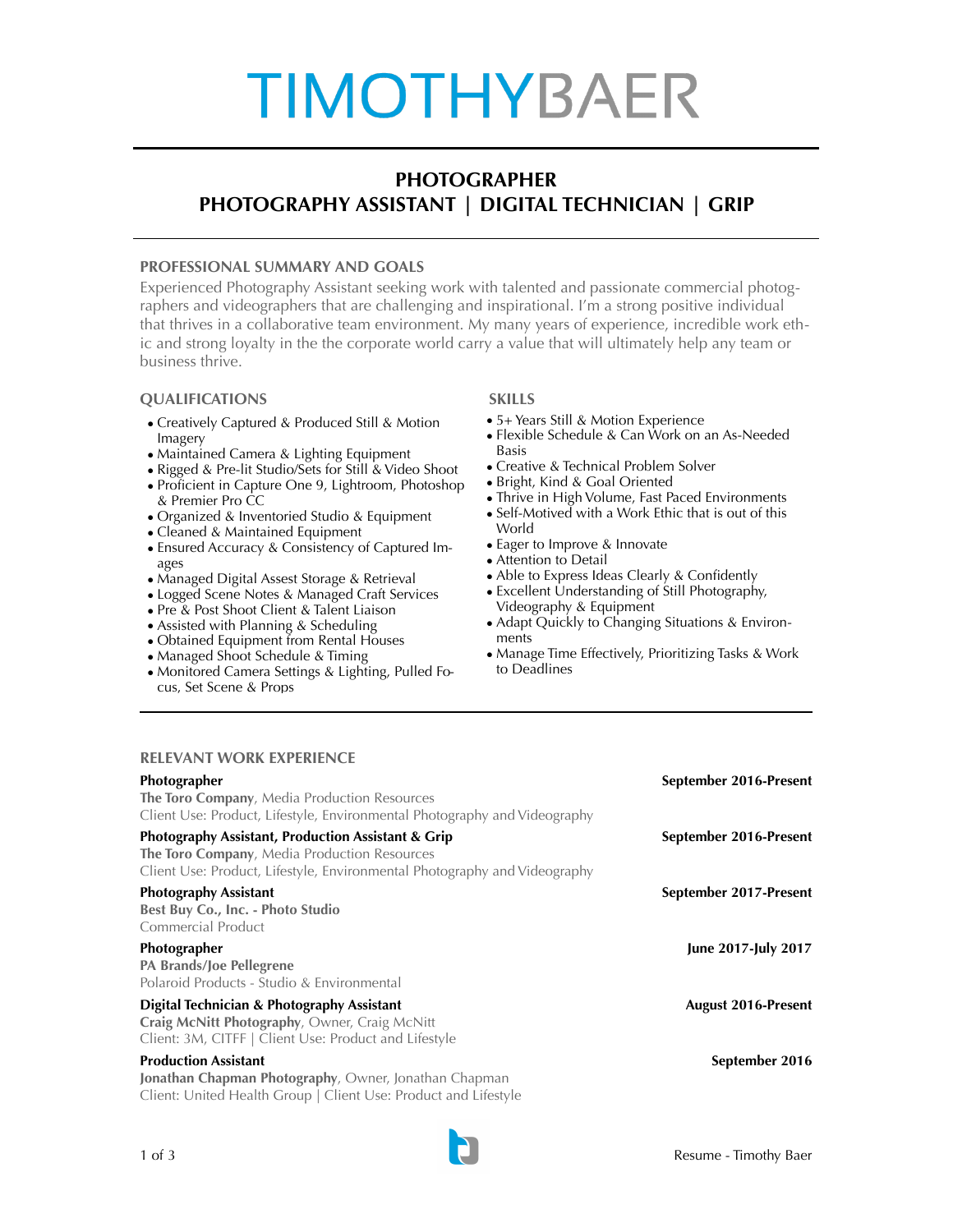## **TIMOTHYBAFR**

| <b>Production Assistant Intern</b><br>The Toro Company, Media Production Resources<br>Client Use: Product, Lifestyle, Environmental Photography and Videography                      | <b>May 2016-August 2016</b> |
|--------------------------------------------------------------------------------------------------------------------------------------------------------------------------------------|-----------------------------|
| <b>Photography Assistant</b><br><b>JC Villalobos</b> , Photographer<br>Client: Joia Sparkling Soda, Client Use: Product & Lifestyle                                                  | May 2015-January 2016       |
| Photo/Video Assistant & Second Shooter - Smitten! (2016)<br>Voices & Visions Productions, Itd. - Curt Fissel, Owner<br>Client Use: Motion Picture Written & Directed by Barry Morrow | August 2015                 |
| <b>Photography Assistant</b><br>Andrew Kamin-Lyndaard, Photographer<br>Client: Coen+Partners, Client Use: Corporate Head Shots                                                       | <b>April 2015</b>           |
| <b>Photography Assistant</b><br>TJ Thoraldson Photography, Owner, TJ Thoraldson<br>Client: Target Studios: Soft-lines Product Shoot   Client Use: Product, Target Weekly Circular    | <b>March 2015</b>           |
| <b>Production Assistant</b><br>Production Assistant on the Lenny Kravitz, "California" video shoot in Los Angeles, CA                                                                | December 2004               |

#### **PREVIOUS LIFES RELEVANT WORK EXPERIENCE**

#### **Sr. Quality Assurance Manager, Olson Advertising - Mpls, MN 2010-2014**

Oversight of end-to-end quality of project delivery for brands such as P.F. Chang's, Best Buy, Sun Country, Amtrak, Target, Great River Energy, and many more. Project planning, strategy, estimating, process development and enforcement, and resourcing for projects exceeding \$27M in revenue. Collaborated with stakeholders to ensure timely project delivery and client satisfaction throughout the project lifecycle, including post-delivery.<br>**Project/Account Manger, MedNet Solutions - Minnetonka, MN** 2006-2010

#### **Project/Account Manger, MedNet Solutions - Minnetonka, MN**

Managed client relationships for clinical trials running on MedNet's proprietary Electronic Data Capture System. Owned every post-sale client interaction from project kick-off through clinical trial completion delivery (including trial recap reporting and analysis of clinical trial findings). Clients included Boston Scientific, Medtronic, Allergen, Genentech and many more.

#### **Operations Manager, JLD MAS Enterprises LLC - Mpls, MN 2005-2006**

Managed day-to-day operations for three luxury salons and day spas, including staff recruitment, hiring, enforcement of policies and procedures, weekly staff scheduling and employee training program execution. Financial responsibilities also included weekly P&L management including bi-weekly management of payroll, account receivables and payables - as well as quarterly financial forecasting and budgeting that was presented to the owners and their business partners.

#### **Site Coordinator, Comprehensive Health Services (CHS) - On Location Travel 2004-2006**

Responsible for managing, training and coordinating medical staff for the examination of candidates at federal recruitment centers applying for positions with the Department of Homeland Security. This position required weekly travel to on-site local training centers.

#### **EDUCATION**

#### **MCTC, Photography & Digital Imaging A.A.S.- Minneapolis, MN 2015-2017**

The program connects classroom teachings to real-world applications and maintains close connections to the photography community. A focus on the latest developments in digital photo technology with an emphasis on traditional photographic skills as well as the basics of photo assisting and building a professional portfolio.

#### **St. Olaf College, Bachelor of Arts - Northfield, MN 1999-2003**

B.A., Exercise Physiology (minored in Biomedical Studies and Neuroscience) Varsity football letterman (3 years) | 1,800+ hours working as a student athletic trainer